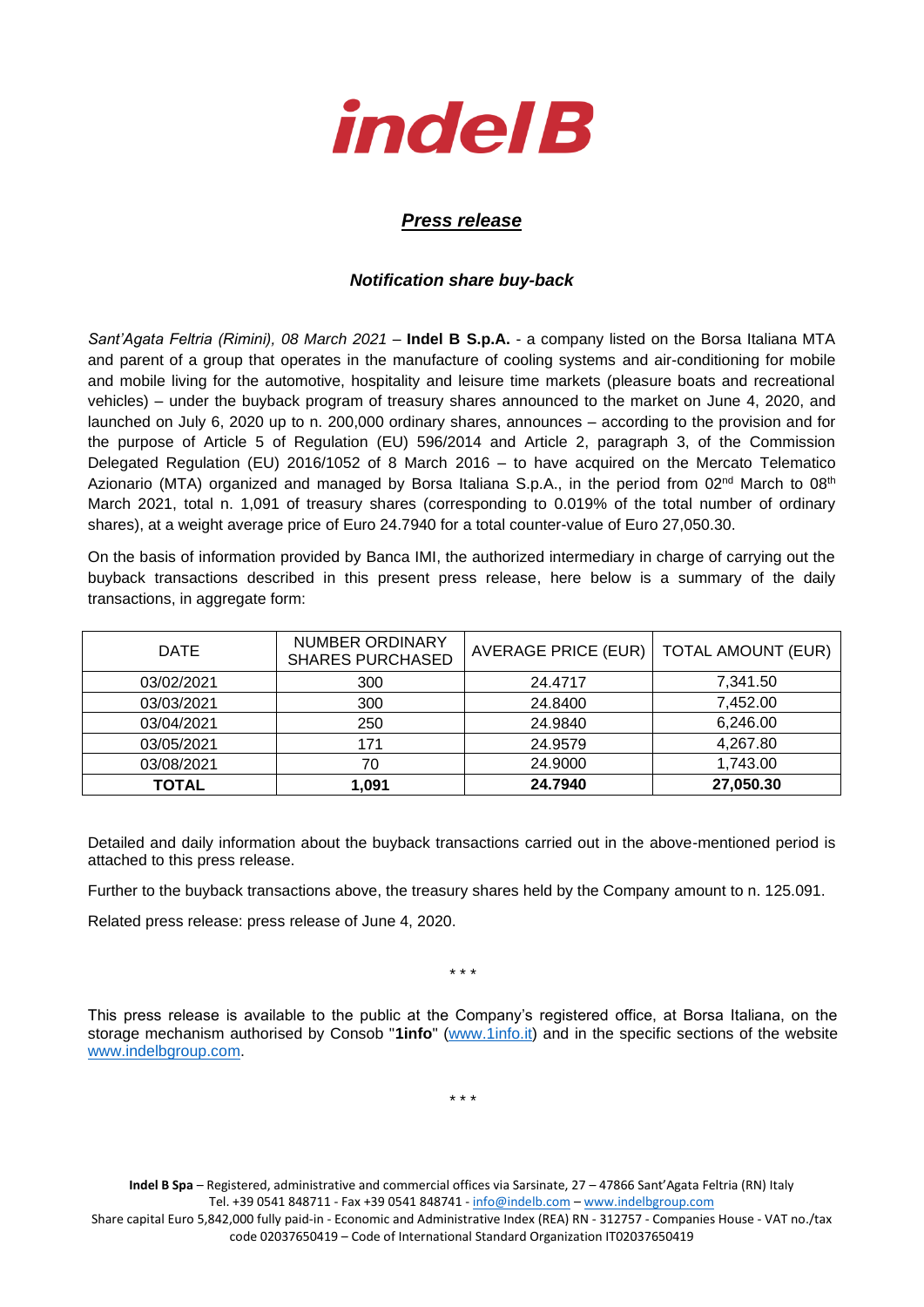*Indel B S.p.A. is a company listed on the MTA segment of the Italian stock exchange and is controlled by AMP.FIN S.r.l., in turn held entirely by the Berloni family. Indel B S.p.A. heads an important Group that operates worldwide and* has been active for the last 50 years in the mobile cooling sector applicable to the Automotive, Leisure time and Hospitality cooling segments. The Group also operates in mobile climate control, with specific reference to the *Automotive market, represented by commercial vehicles, minibuses, ambulances, agricultural and earth-moving machinery, and in the Cooling Appliances sector, which mainly comprises cellars for storing wine and small refrigerators for storing milk. The company has a market cap of approximately Euro 147 million.*

## **Contact details**

| <i>INDEL B</i>              | <b>POLYTEMS HIR</b>            | FAST-COM                       |
|-----------------------------|--------------------------------|--------------------------------|
| CFO & IR                    | IR and Financial Disclosures   | Media Relations                |
| Mirco Manganello            | Bianca Fersini Mastelloni      | Paolo Santagostino             |
| +39 0541 848 711            | +39 06.69923324; +39 336742488 | +39 349 3856585                |
| mirco.manganello@indelb.com | b.fersini@polytemshir.it       | paolo.santagostino@fast-com.it |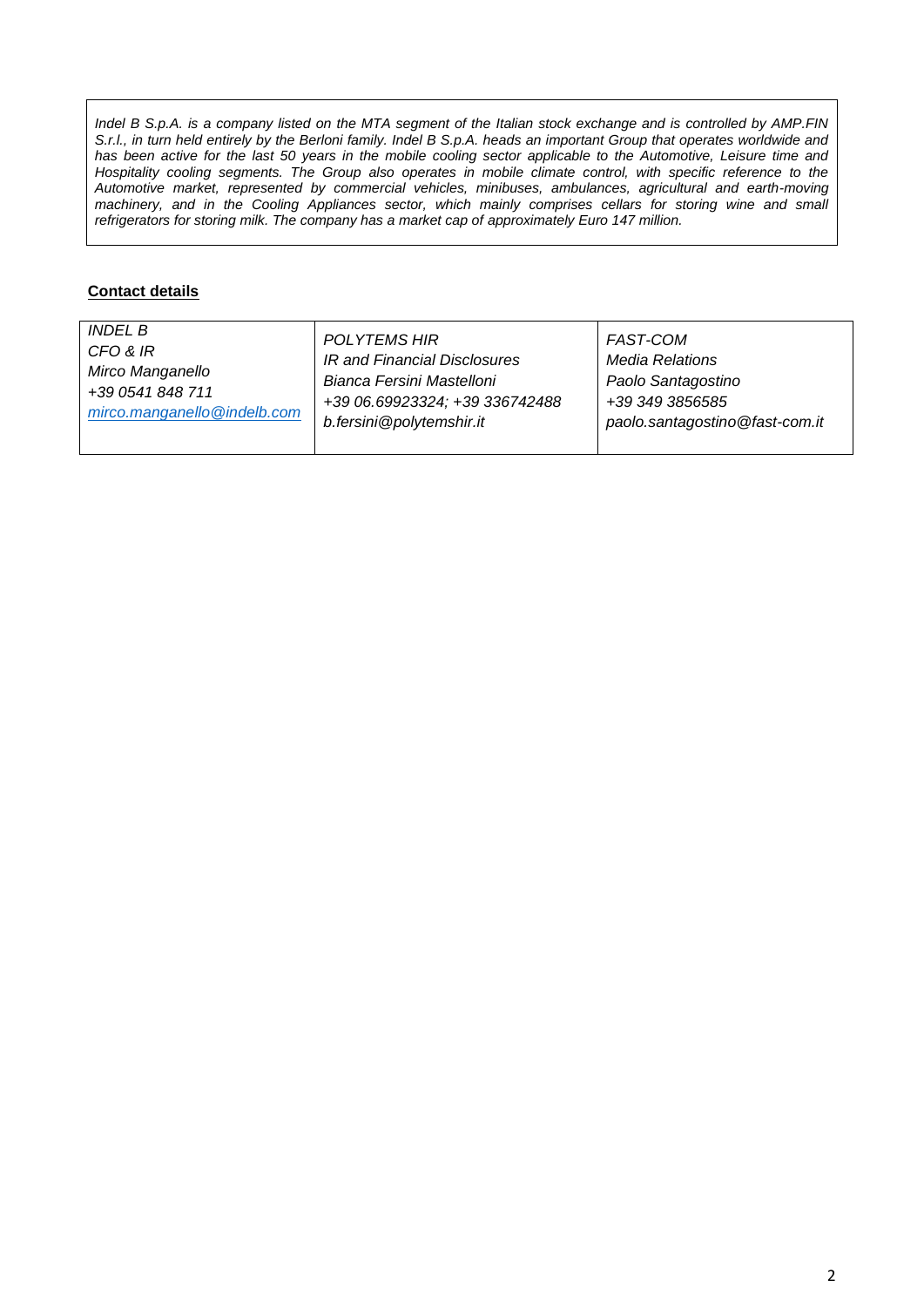| <b>Attached</b> |                  |                                 |     |                |               |                      |                   |                 |
|-----------------|------------------|---------------------------------|-----|----------------|---------------|----------------------|-------------------|-----------------|
| <b>Fill ID</b>  | <b>Fill Date</b> | <b>Fill Time</b>                | B/S | <b>Country</b> | <b>Market</b> | <b>Security Ref.</b> | <b>Fill Price</b> | <b>Fill Qty</b> |
| 1Em6gmNTj       |                  | 02/03/2021 10:12:37.856.392 Buy |     | IT.ico         | <b>MTA</b>    | <b>INDB</b>          | 24,5              | 50              |
| 1Em6gmPZF       |                  | 02/03/2021 11:13:49.828.994     | Buy | IT.ico         | <b>MTA</b>    | <b>INDB</b>          | 24,5              | 25              |
| 1Em6gmRG0       |                  | 02/03/2021 12:06:37.090.723     | Buy | IT.ico         | <b>MTA</b>    | <b>INDB</b>          | 24,5              | 25              |
| 1Em6gmTF2       |                  | 02/03/2021 13:17:50.621.104     | Buy | IT.ico         | <b>MTA</b>    | <b>INDB</b>          | 24,5              | 25              |
| 1Em6gmXP5       |                  | 02/03/2021 15:47:38.630.145     | Buy | IT.ico         | <b>MTA</b>    | <b>INDB</b>          | 24,4              | 25              |
| 1Em6gmZMp       |                  | 02/03/2021 16:29:29.479.556     | Buy | IT.ico         | <b>MTA</b>    | <b>INDB</b>          | 24,4              | 50              |
| 1Em6gmZYA       |                  | 02/03/2021 16:33:30.816.808     | Buy | IT.ico         | <b>MTA</b>    | <b>INDB</b>          | 24,3              | 5               |
| 1Em6gmaJb       |                  | 02/03/2021 16:49:34.802.992     | Buy | IT.ico         | <b>MTA</b>    | <b>INDB</b>          | 24,5              | 50              |
| 1Em6gmaJj       |                  | 02/03/2021 16:49:39.596.278     | Buy | IT.ico         | <b>MTA</b>    | <b>INDB</b>          | 24,5              | 45              |
|                 |                  |                                 |     |                |               |                      |                   |                 |
| 1EwzmZdx6       |                  | 03/03/2021 09:34:10.849.439 Buy |     | IT.ico         | <b>MTA</b>    | <b>INDB</b>          | 24,9              | 30              |
| 1EwzmZjTo       |                  | 03/03/2021 11:38:05.512.585     | Buy | IT.ico         | <b>MTA</b>    | <b>INDB</b>          | 24,6              | 10              |
| 1EwzmZm0u       |                  | 03/03/2021 12:56:52.467.490     | Buy | IT.ico         | <b>MTA</b>    | <b>INDB</b>          | 24,7              | 30              |
| 1EwzmZm12       |                  | 03/03/2021 12:57:04.479.779     | Buy | IT.ico         | <b>MTA</b>    | <b>INDB</b>          | 24,7              | 30              |
| 1EwzmZq7R       |                  | 03/03/2021 15:00:52.134.655     | Buy | IT.ico         | <b>MTA</b>    | <b>INDB</b>          | 24,7              | 30              |
| 1EwzmZtKg       |                  | 03/03/2021 16:05:04.486.736     | Buy | IT.ico         | <b>MTA</b>    | <b>INDB</b>          | 24,9              | 30              |
| 1EwzmZtPW       |                  | 03/03/2021 16:06:08.006.876     | Buy | IT.ico         | <b>MTA</b>    | <b>INDB</b>          | 24,9              | 20              |
| 1EwzmZun2       |                  | 03/03/2021 16:24:24.886.671     | Buy | IT.ico         | <b>MTA</b>    | <b>INDB</b>          | 24,9              | 30              |
| 1EwzmZwtJ       |                  | 03/03/2021 16:57:32.857.255     | Buy | IT.ico         | <b>MTA</b>    | <b>INDB</b>          | 25,0              | 30              |
| 1EwzmZx9b       |                  | 03/03/2021 17:01:59.817.698     | Buy | IT.ico         | <b>MTA</b>    | <b>INDB</b>          | 25,0              | 30              |
| 1EwzmZxSN       |                  | 03/03/2021 17:07:01.346.279     | Buy | IT.ico         | <b>MTA</b>    | <b>INDB</b>          | 24,8              | 30              |
|                 |                  |                                 |     |                |               |                      |                   |                 |
| 1F7ssN7sT       |                  | 04/03/2021 15:52:49.733.973     | Buy | IT.ico         | <b>MTA</b>    | <b>INDB</b>          | 25,0              | 10              |
| 1F7ssN7sU       |                  | 04/03/2021 15:52:49.870.091     | Buy | IT.ico         | <b>MTA</b>    | <b>INDB</b>          | 25,0              | 10              |
| 1F7ssN7sV       | 04/03/2021       | 15:52:49.988.748                | Buy | IT.ico         | <b>MTA</b>    | <b>INDB</b>          | 25,0              | 10              |
| 1F7ssN7sW       |                  | 04/03/2021 15:52:50.127.643     | Buy | IT.ico         | <b>MTA</b>    | <b>INDB</b>          | 25,0              | 10              |
| 1F7ssN7sX       |                  | 04/03/2021 15:52:50.282.896     | Buy | IT.ico         | <b>MTA</b>    | <b>INDB</b>          | 25,0              | 10              |
| 1F7ssN7sY       |                  | 04/03/2021 15:52:50.485.838     | Buy | IT.ico         | <b>MTA</b>    | <b>INDB</b>          | 25,0              | 10              |
| 1F7ssN7sb       |                  | 04/03/2021 15:52:50.632.588 Buy |     | IT.ico         | <b>MTA</b>    | <b>INDB</b>          | 25,0              | 10              |
| 1F7ssN7sc       |                  | 04/03/2021 15:52:50.758.768 Buy |     | IT.ico         | <b>MTA</b>    | <b>INDB</b>          | 25,0              | 10              |
| 1F7ssN7sd       |                  | 04/03/2021 15:52:50.882.278 Buy |     | IT.ico         | <b>MTA</b>    | <b>INDB</b>          | 25,0              | 10              |
| 1F7ssN7se       |                  | 04/03/2021 15:52:50.999.941 Buy |     | IT.ico         | <b>MTA</b>    | <b>INDB</b>          | 25,0              | 10              |
| 1F7ssN7sf       |                  | 04/03/2021 15:52:51.117.340 Buy |     | IT.ico         | <b>MTA</b>    | <b>INDB</b>          | 25,0              | 10              |
| 1F7ssN7sg       |                  | 04/03/2021 15:52:51.238.598 Buy |     | IT.ico         | <b>MTA</b>    | <b>INDB</b>          | 25,0              | 10              |
| 1F7ssN7sh       |                  | 04/03/2021 15:52:51.387.190 Buy |     | IT.ico         | <b>MTA</b>    | <b>INDB</b>          | 25,0              | 10              |
| 1F7ssN7si       |                  | 04/03/2021 15:52:51.509.868 Buy |     | IT.ico         | <b>MTA</b>    | <b>INDB</b>          | 25,0              | 10              |
| 1F7ssN7sj       |                  | 04/03/2021 15:52:51.630.285 Buy |     | IT.ico         | <b>MTA</b>    | <b>INDB</b>          | 25,0              | 10              |
| 1F7ssN7sk       |                  | 04/03/2021 15:52:51.750.151 Buy |     | IT.ico         | <b>MTA</b>    | <b>INDB</b>          | 25,0              | 10              |
| 1F7ssN7sl       |                  | 04/03/2021 15:52:51.878.143 Buy |     | IT.ico         | <b>MTA</b>    | <b>INDB</b>          | 25,0              | 10              |
| 1F7ssN7sm       |                  | 04/03/2021 15:52:52.000.028 Buy |     | IT.ico         | <b>MTA</b>    | <b>INDB</b>          | 25,0              | 10              |
| 1F7ssN7sn       |                  | 04/03/2021 15:52:52.136.986 Buy |     | IT.ico         | <b>MTA</b>    | <b>INDB</b>          | 25,0              | 10              |
| 1F7ssN7so       |                  | 04/03/2021 15:52:52.251.158 Buy |     | IT.ico         | <b>MTA</b>    | <b>INDB</b>          | 25,0              | 10              |
| 1F7ssN7sz       |                  | 04/03/2021 15:52:59.204.862 Buy |     | IT.ico         | <b>MTA</b>    | <b>INDB</b>          | 25,0              | 10              |

**Indel B Spa** – Registered, administrative and commercial offices via Sarsinate, 27 – 47866 Sant'Agata Feltria (RN) Italy Tel. +39 0541 848711 - Fax +39 0541 848741 - [info@indelb.com](mailto:info@indelb.com) – [www.indelbgroup.com](http://www.indelbgroup.com/)

Share capital Euro 5,842,000 fully paid-in - Economic and Administrative Index (REA) RN - 312757 - Companies House - VAT no./tax code 02037650419 – Code of International Standard Organization IT02037650419